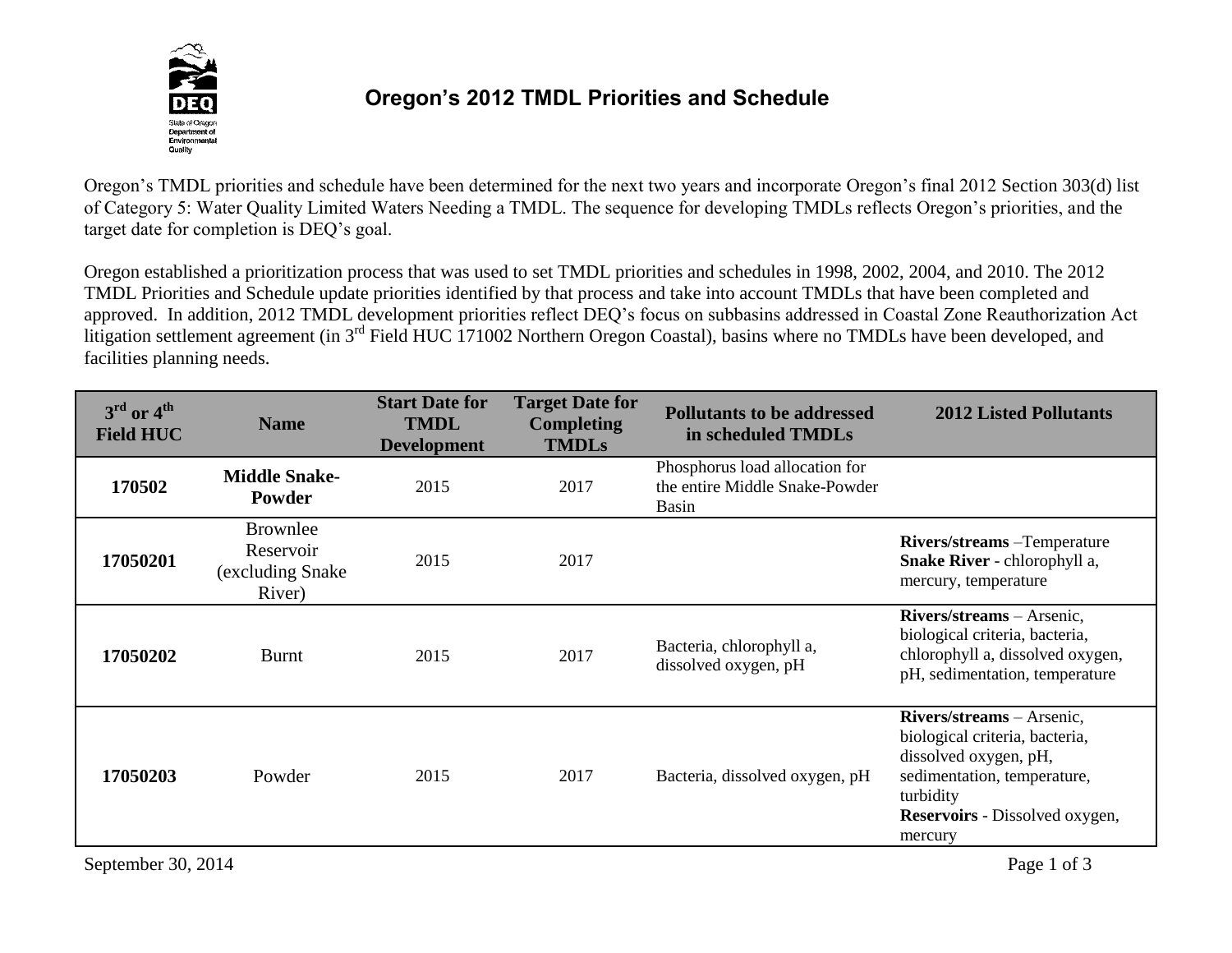| $3^{\text{rd}}$ or $4^{\text{th}}$<br><b>Field HUC</b> | <b>Name</b>                                                | <b>Start Date for</b><br><b>TMDL</b><br><b>Development</b> | <b>Target Date for</b><br><b>Completing</b><br><b>TMDLs</b> | <b>Pollutants to be addressed</b><br>in scheduled TMDLs                                                                                                                             | <b>2012 Listed Pollutants</b>                                                                                                                                                                                                                  |
|--------------------------------------------------------|------------------------------------------------------------|------------------------------------------------------------|-------------------------------------------------------------|-------------------------------------------------------------------------------------------------------------------------------------------------------------------------------------|------------------------------------------------------------------------------------------------------------------------------------------------------------------------------------------------------------------------------------------------|
| 170703                                                 | <b>Deschutes</b>                                           |                                                            |                                                             |                                                                                                                                                                                     |                                                                                                                                                                                                                                                |
| 17070301                                               | <b>Upper Deschutes</b><br>- Deschutes River<br>only        | In development                                             | >2017                                                       | Chlorophyll a, dissolved oxygen,<br>pH                                                                                                                                              | <b>Deschutes River</b> – Chlorophyll a,<br>dissolved oxygen, pH,<br>sedimentation, temperature,<br>turbidity<br>Reservoirs - Aquatic weeds or<br>algae, chlorophyll a, pH                                                                      |
| 17070302                                               | Little Deschutes-<br><b>Little Deschutes</b><br>River only | In development                                             | >2017                                                       | Dissolved oxygen                                                                                                                                                                    | Little Deschutes River - Dissolved<br>oxygen, temperature                                                                                                                                                                                      |
| 171002                                                 | <b>Northern Oregon</b><br>Coastal                          |                                                            |                                                             |                                                                                                                                                                                     |                                                                                                                                                                                                                                                |
| 17100204                                               | Siletz-Yaquina                                             | In development                                             | 2015/2016                                                   | Rivers/streams - Bacteria,<br>biological criteria, dissolved<br>oxygen <sup>1</sup> , sedimentation,<br>temperature <sup>2</sup> , turbidity<br><b>Ocean beaches - Enterococcus</b> | <b>Rivers/streams</b> – Aquatic weeds or<br>algae, bacteria, biological criteria,<br>dissolved oxygen, sedimentation,<br>temperature, turbidity<br>Lakes - Aquatic weeds or algae,<br>chlorophyll a, pH<br><b>Ocean beaches - Enterococcus</b> |
| 17100205                                               | Alsea                                                      | In development                                             | 2015/2016                                                   | Rivers/streams - Bacteria,<br>biological criteria, dissolved<br>oxygen, pH, temperature                                                                                             | Rivers/streams - Bacteria,<br>biological criteria, dissolved<br>oxygen, pH, temperature,<br>Lakes - Aquatic weeds or algae,<br>chlorophyll a                                                                                                   |
| 17100206                                               | Siuslaw                                                    | In development                                             | 2015/2016                                                   | Rivers/streams - Bacteria,<br>biological criteria, dissolved<br>oxygen, sedimentation,<br>temperature<br>Ocean beaches - Heceta Beach<br>- Enterococcus                             | Rivers/streams - Bacteria,<br>biological criteria, dissolved<br>oxygen, sedimentation, temperature                                                                                                                                             |
| 17100207                                               | Siltcoos                                                   | In development                                             | 2015/2016                                                   | <b>Rivers/streams</b> – Biological<br>criteria, temperature                                                                                                                         | Rivers/streams - Biological<br>criteria, temperature<br>Lakes - Aquatic weeds or algae                                                                                                                                                         |

<sup>1&</sup>lt;br><sup>1</sup> Final decision to proceed with developing dissolved oxygen (and associated parameters) TMDLs is dependent on completion of data review<br><sup>2</sup> Pending resolution of litigation or development of alternative approaches

September 30, 2014 Page 2 of 3